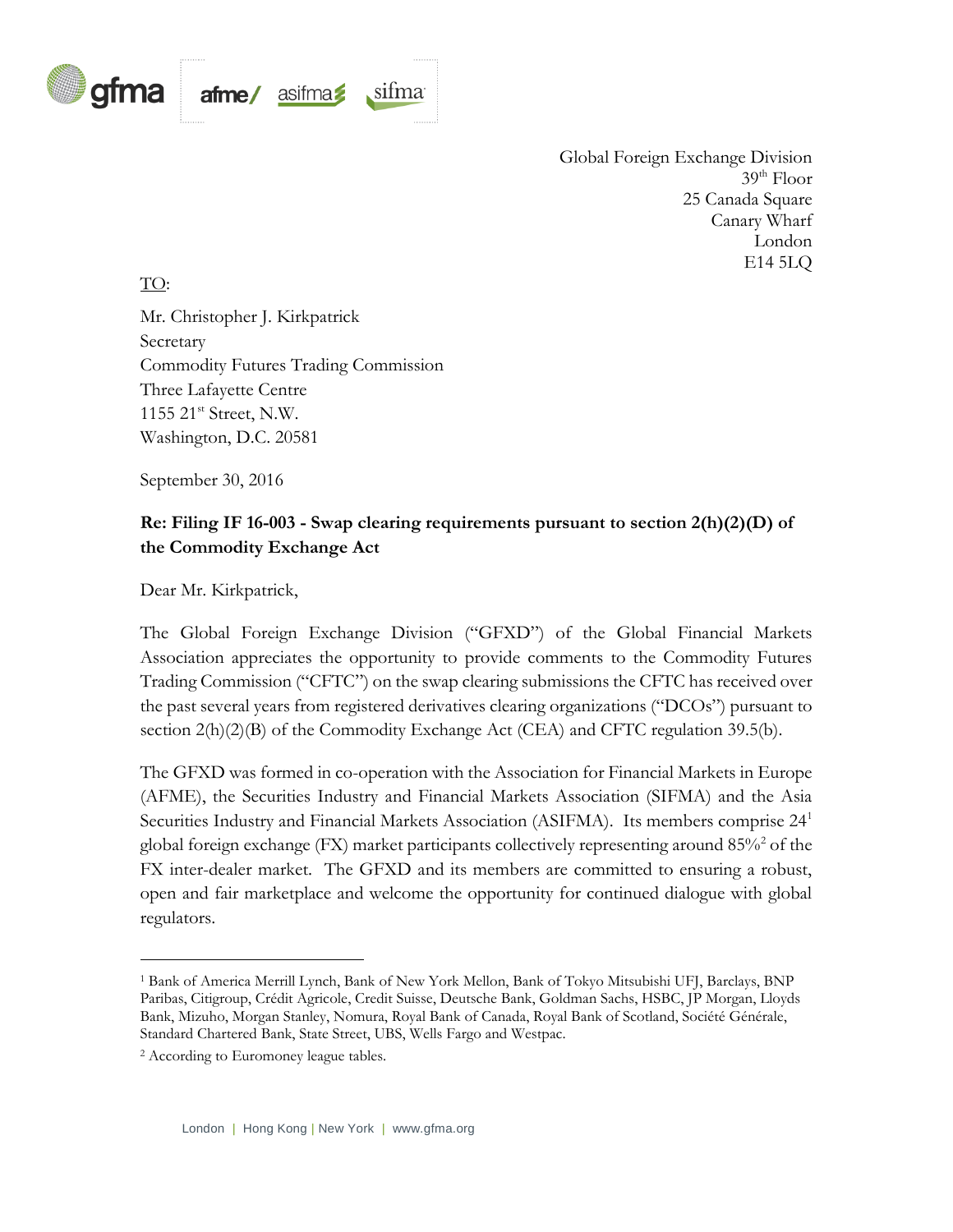The FX market is the world's largest financial market, and effective and efficient exchange of currencies underpins the world's financial system. Sovereign entities, central banks and other government sponsored entities rely on the FX market being well-functioning and liquid, and corporations and investors regularly participate in the market for important operational needs: to reduce risk by hedging currency exposures; to convert their returns from international investments into domestic currencies; and to make cross-border investments and raise funding outside home markets.

Many of the current legislative and regulatory reforms have had, and will continue to have, a significant impact upon the operation of the global FX market, and the potential consequences of reforms should therefore be carefully evaluated before they are implemented.

\*\*\*\*\*\*\*\*\*\*\*\*\*\*\*

### **EXECUTIVE SUMMARY**

Our comments are specifically focused on the portions of the DCO submissions related to clearing of FX non-deliverable forward ("NDF") transactions.

We acknowledge that the CFTC has indicated that, in posting the DCO submissions, it is not proposing additional swap clearing requirements, and that if the CFTC decides to propose a clearing requirement determination for any of the swaps covered by the DCO submissions, then, at that time, it will invite further public comment in response to a notice of proposed rulemaking. Nevertheless, we hope that the CFTC finds our comments helpful in considering if and when such a notice of proposed rulemaking might be suitable in respect of NDF products.

For the reasons set forth below, our view is that, while we fully support the CFTC taking initiatives to implement the G20 commitments to reform the OTC derivative markets, including proposing clearing mandates for derivatives where deemed appropriate, at this time we recommend allowing voluntary NDF clearing further time to develop organically, as margin for OTC uncleared derivatives and additional capital rules continue to be rolled out, and as certain other relevant rules are reviewed, related to SEF trading for example, before issuing a notice of proposed rulemaking and timeline for any clearing mandate for NDFs.

We recommend re-assessing whether an NDF clearing mandate might be appropriate, and what form such a mandate might take, after there has been further increasing NDF notional being voluntarily cleared, additional growth in the number of market participants voluntarily clearing NDF products, satisfaction as to a systemic risk justification, and sufficient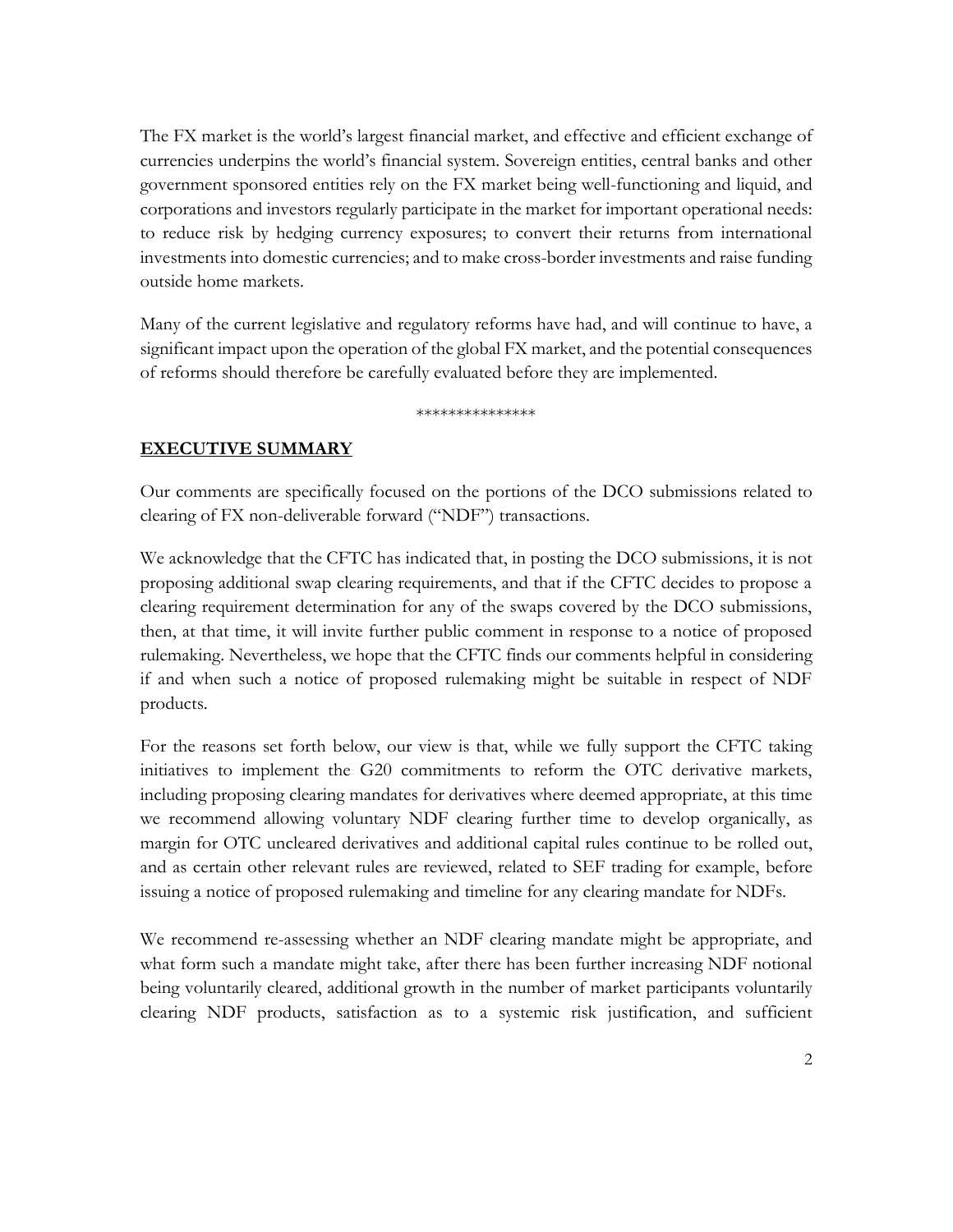deliberation around addressing outstanding technical issues and potential knock-on impacts of a CFTC NDF clearing mandate, for example in relation to prime brokered FX transactions, client clearing and mandatory trading obligations.

Importantly, because the FX market forms the basis of the global payments system, we also make the point that, in order for this market to continue to function effectively and in order to avoid unwanted fragmentation of what is an already highly automated, transparent and wellfunctioning market, substantive regulations, including any mandatory FX clearing obligations, should be harmonized to the greatest extent possible at the global level. To best achieve this, we believe the most appropriate time to re-assess whether an NDF clearing mandate might be suitable, and what such a proposal should require, is after MiFID II is applied in 2018.

We have reached these views as a result of taking into account the following considerations, discussed in more detail below:

- 1. Voluntary NDF clearing will still be developing, with the continued roll-out of uncleared margin and capital requirements, and has not yet achieved the same depth as IRS and CDS clearing had when clearing mandates were introduced for these products in the US and EU.
- 2. Key technical matters associated with NDF clearing remain unresolved.
- 3. It is critical to align the timing of any NDF clearing mandate in the US and EU. In this regard, the CFTC should in particular consider potential knock-on effects of a CFTC NDF clearing mandate.
- 4. The CFTC should consider whether the reduction of counterparty credit risk to be achieved from mandating participants to move bilateral NDF exposures to a centrally cleared environment would reduce systemic risk before proposing a clearing mandate.

We have also provided thoughts as to certain unique characteristics of the NDF market that we feel warrant special attention if and when the CFTC were to issue a notice of proposed rulemaking for mandated clearing of NDFs.

#### \*\*\*\*\*\*\*\*\*\*\*\*\*

## **BACKGROUND**

Section  $2(h)(2)(D)(ii)$  of the CEA provides that in reviewing a swap, group of swaps, or class of swaps for clearing requirements, the CFTC shall take into account five factors: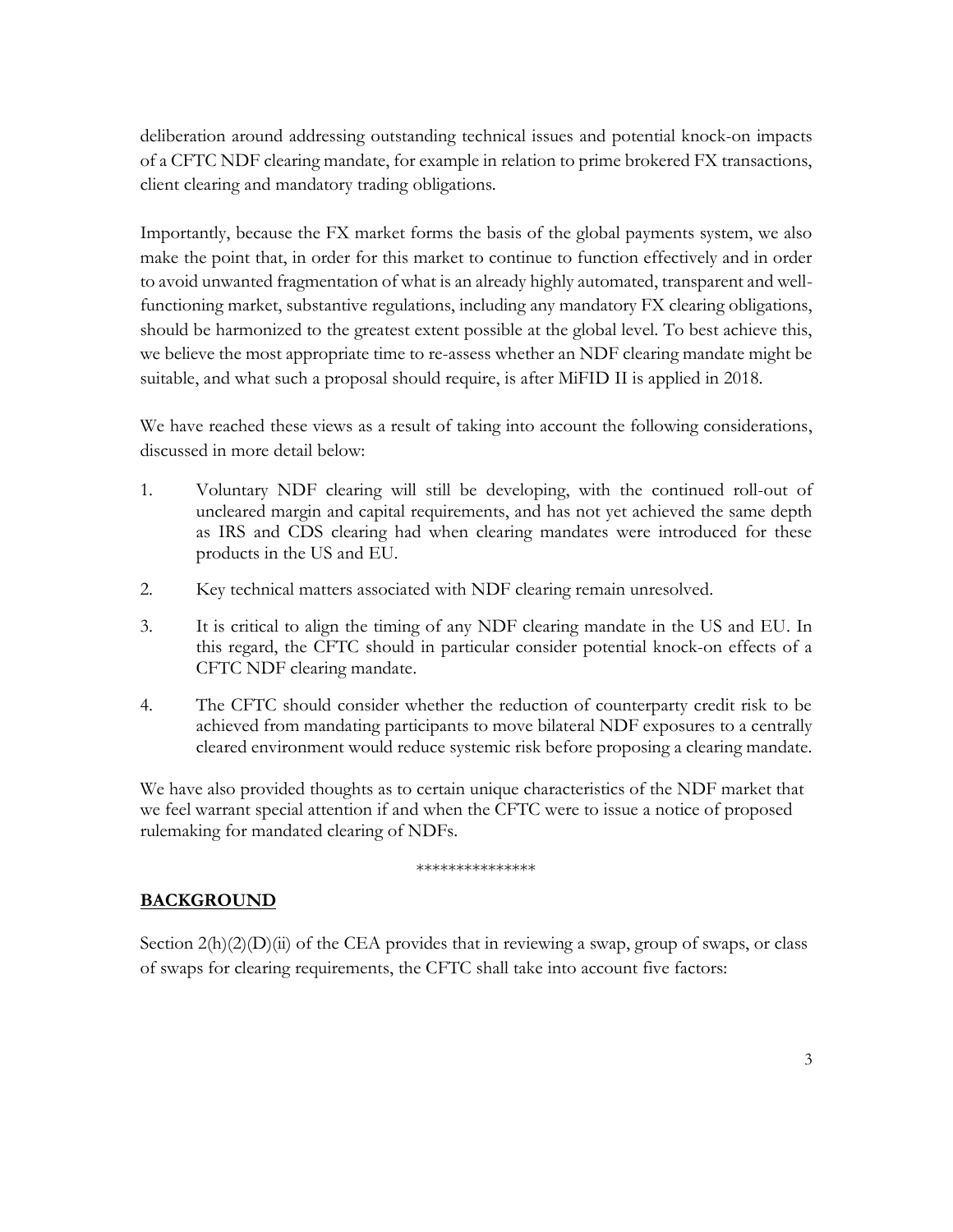- (I) The existence of significant outstanding notional exposures, trading liquidity, and adequate pricing data.
- (II) The availability of rule framework, capacity, operational expertise and resources, and credit support infrastructure to clear the contract on terms that are consistent with the material terms and trading conventions on which the contract is then traded.
- (III) The effect on the mitigation of systemic risk, taking into account the size of the market for such contract and the resources of the derivatives clearing organization available to clear the contract.
- (IV) The effect on competition, including appropriate fees and charges applied to clearing.
- (V) The existence of reasonable legal certainty in the event of the insolvency of the relevant derivatives clearing organization or 1 or more of its clearing members with regard to the treatment of customer and swap counterparty positions, funds, and property.

We have referenced these factors, where applicable, in our comments.

## **SPECIFIC COMMENTS ON NDF CLEARING**

**1. Voluntary NDF clearing will still be developing, with the continued roll-out of uncleared margin and capital requirements, and has not yet achieved the same depth as IRS and CDS clearing had when clearing mandates were introduced for these products in the US and EU.**

This point goes to Factor (I) of the CEA factors - the existence of significant outstanding notional exposures, trading liquidity, and adequate pricing data.

We believe that the CFTC should take into account the development of pre-existing voluntary clearing in the NDF market, particularly in respect of client-clearing.

According to data from the most recent BIS Triennial Survey, trading in the FX markets averaged around \$5.1 trillion per day in April 2016. <sup>3</sup> NDFs account for around 2.6% (or approximately \$130 billion) of the total \$5.1 trillion. <sup>4</sup> Estimates were made in 2014 that, depending on the currency pair, only between 0.4% - 3.6% of NDF daily turnover was being

<sup>&</sup>lt;sup>3</sup> 2016 BIS Triennial Survey, at<http://www.bis.org/publ/rpfx16fx.pdf> ("2016 BIS FX Survey").

<sup>4</sup> 2016 BIS FX Survey.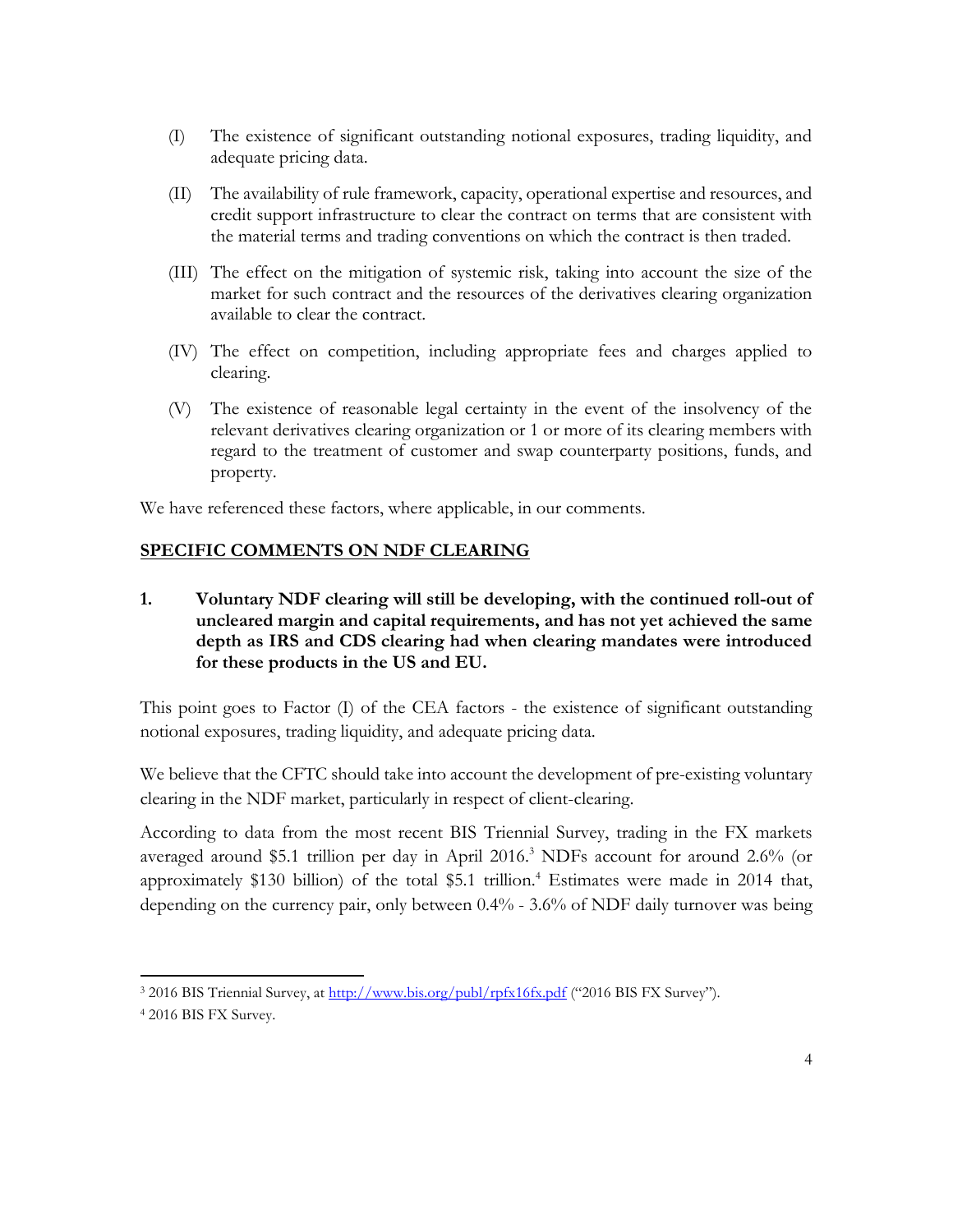voluntarily cleared.<sup>5</sup> We understand those numbers to be growing, but still smaller than those upon which the introduction of clearing mandates for IRS and CDS were predicated: approximately 60% of IRS contracts and 30% of CDS contracts were being voluntarily cleared when those mandates were introduced.<sup>6</sup> Furthermore, our understanding is that the number of market participants clearing NDF, while growing, is still somewhat limited, and that necessary capabilities for client clearing do not as yet exist.

We expect the volume of NDFs being voluntary cleared to grow over time, especially as additional relevant G20-related rules and regulations go-live. Accordingly, we believe that additional time should be allowed for voluntary NDF clearing to develop further, measured primarily by increasing notionals and number of market participants, before any clearing mandate is proposed, in particular as the FX market evolves and reshapes around margin rules for uncleared OTC derivatives and capital rules rolling out.

## **2. Key technical matters associated with NDF clearing remain unresolved.**

This point goes to Factor (II) of the CEA factors - the availability of rule framework, capacity, operational expertise and resources, and credit support infrastructure to clear the contract on terms that are consistent with the material terms and trading conventions on which the contract is then traded.

In our view, FX clearing services need further time to mature, for practices to be properly bedded down and tested and for fundamental unresolved issues to be properly addressed. The FX market already operates very efficiently, so we ask that the CFTC bear in mind technical readiness considerations before proposing any mandate for NDF clearing.

In relation to prime brokered FX transactions, there are outstanding issues in terms of capabilities for clearing the prime broker-executing dealer "street" leg of FX prime brokered transactions. For example, if a transaction between a prime broker and its client is early terminated, this leaves the prime broker with asymmetrical risk facing the executing dealer on the street leg of the prime brokered transaction. These and other issues require further thought and deliberation by those participating in this sector of the FX market, as they would be impacted by a clearing mandate.

 $\overline{a}$ <sup>5</sup> In its 2014 consultation on clearing obligations, ESMA calculated that, depending on the currency, between 0.4%-3.6% was being cleared on LCH.Clearnet Ltd. See

[https://www.esma.europa.eu/sites/default/files/library/2015/11/esma-2014-1185.pdf.](https://www.esma.europa.eu/sites/default/files/library/2015/11/esma-2014-1185.pdf)

<sup>6</sup> CFTC GMAC meeting, October 9, 2014 (presentation by Rodrigo Buenventura, ESMA).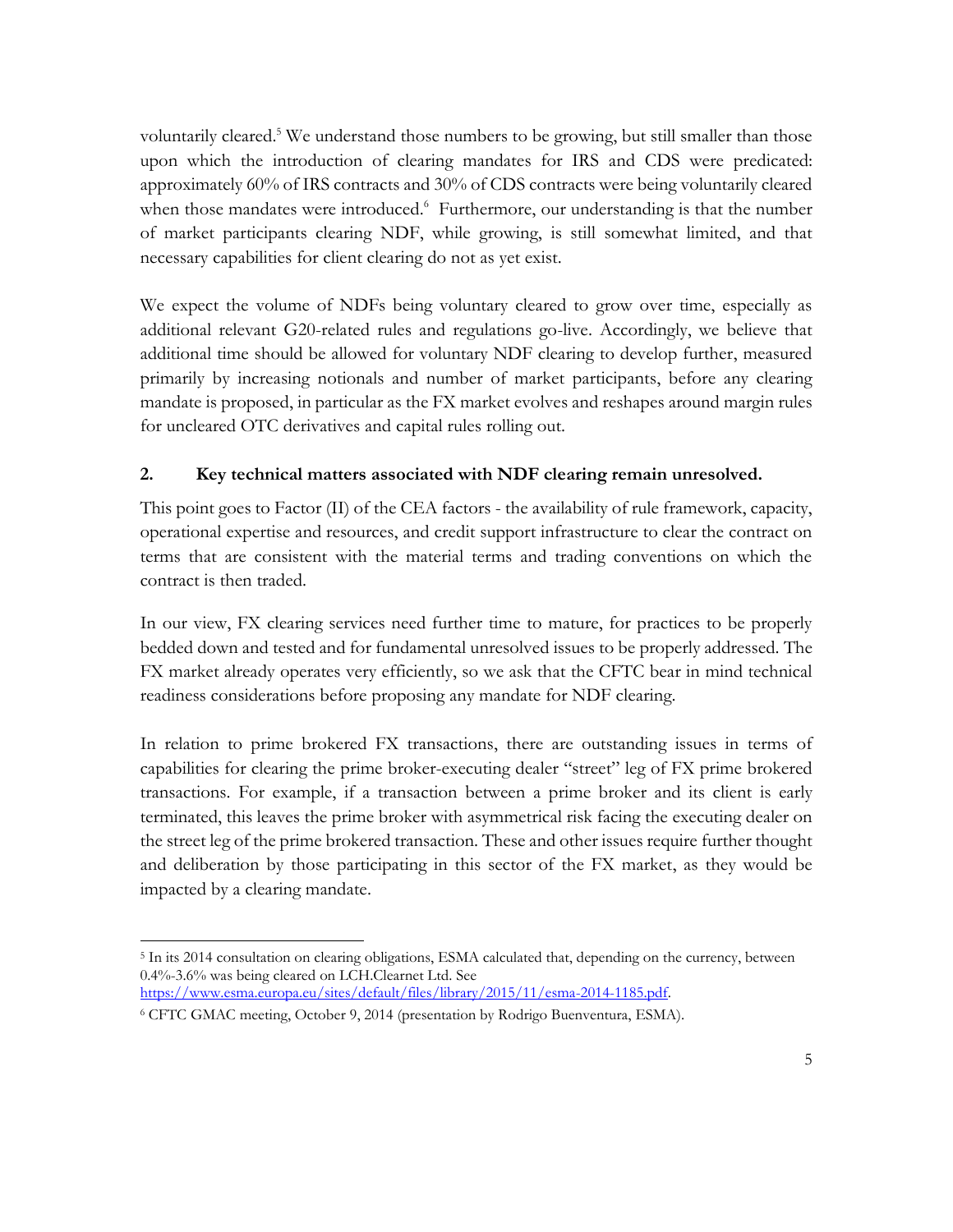Additionally, further development of capabilities for client clearing needs to occur. For an NDF clearing mandate to be workable, there must be a sufficient number of CCP clearing members providing FCM services for client clearing. Concentration risk in those entities that are able to be members of a clearinghouse also needs to be considered, since it's likely that clients (and some banks) will need to clear NDF through a clearing member.

Furthermore, we are concerned about the relative unfamiliarity of CCPs with managing disruption events and the valuation and settlement of FX contracts, in particular affecting currencies of EM jurisdictions. This point goes to Factor (V) of the CEA factors. The ability for market infrastructures to develop to support an NDF clearing mandate, and implement processes for managing events such as a counterparty default, has not been fully established or, more importantly, tested. Conversely, the introduction of clearing mandates for IRS and CDS was predicated on far more developed markets, with many start-up issues already addressed while clearing was still voluntary.

### **3. It is critical to align the timing of any NDF clearing mandate in the US and EU. In this regard, the CFTC should in particular consider potential knock-on effects of a CFTC NDF clearing mandate.**

We believe that the most appropriate time to re-assess whether an NDF clearing mandate might be suitable, and the scope and specifics of any such mandate, is after MiFID II becomes live in 2018.

Although clearing mandates in the EU are decided via EMIR, waiting for finalization and implementation of the MiFID II rules will, we believe, enable better coordination to be achieved in consultations regarding NDF clearing mandates across the US and EU. For our FX members, given the global nature of the FX market and extent of trading conducted across borders, $\frac{7}{7}$  harmonization between the rules in these two key FX hubs is vital, and we feel it is especially important for timeframes for any clearing mandates to coincide in the US and EU. In its February 2015 "Feedback Statement on Consultation on the Clearing Obligation for Non-Deliverable Forwards," ESMA recognized and highlighted the importance of international consistency in the implementation schedule of a clearing obligation for  $NDFs$ .<sup>8</sup>

 $\overline{a}$ <sup>7</sup> As reported in the 2016 BIS FX Survey, over 77% of FX activity was executed by counterparties across five global jurisdictions, see BIS 2016 FX Survey, p.8.

<sup>8</sup> In February 2015, ESMA said it would not yet propose a clearing obligation for NDF classes, to enable more time to address concerns raised, in particular related to the timing for a potential obligation and the experience of counterparties with NDF clearing, see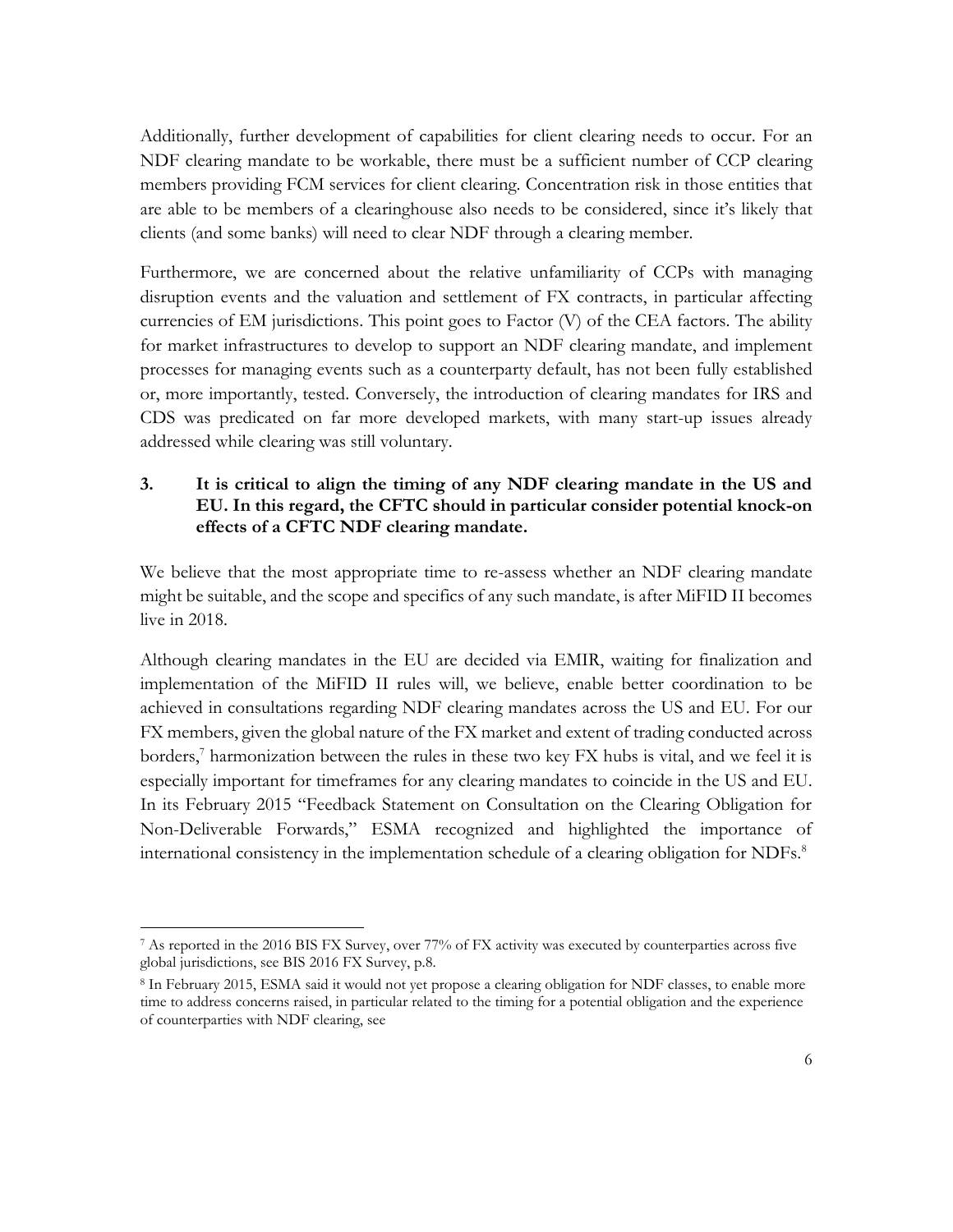More specifically, we ask that the CFTC bear in mind the knock-on implications of a clearing mandate on mandatory trading in the US, vs. the process in the EU. Clearing mandates in the EU are determined via EMIR, with trading mandates separate and to follow under MiFIR.<sup>9</sup> We don't expect any EU trading mandate for FX until questions around liquidity are addressed, likely to be post MiFID II go-live in 2018, to allow for the collection and collation of necessary data. This differs to the approach under the current rules in the US, where clearing and trading mandates are connected and can essentially occur at the same time. We are concerned that cross-border markets cannot operate in conflicting regulatory landscapes and the natural outcome, should this be the case, is unwanted fragmentation and potential bifurcation of liquidity.<sup>10</sup>

We recommend that the CFTC also consider that there are outstanding areas of focus that exist with the current US SEF/Trading framework, such as: review of the "Made Available to Trade" ("MAT") process; codification of certain existing no-action relief related to block transactions, SEF documentation, error correction policies and package transactions; and the status of SEF/MTF recognition following MiFID II Technical Standards.

We understand the CFTC intends to issue a rulemaking to address some of these areas, and to make further efforts to harmonize the CFTC's rules in this regard with those coming online globally. We also understand that the CFTC may be considering changes to the SEF rules and MAT process in the US. We would hope to see the clearing/MAT link eliminated, but in any event it would make sense, we believe, to address issues regarding the SEF/Trading framework and MAT process before initiating a proposed clearing mandate for NDFs.

## 4. **The CFTC should consider whether the reduction of counterparty credit risk to be achieved from mandating participants to move bilateral NDF exposures**

[https://www.esma.europa.eu/sites/default/files/library/2015/11/2015-esma-234\\_-](https://www.esma.europa.eu/sites/default/files/library/2015/11/2015-esma-234_-_feedback_statement_on_the_clearing_obligation_of_non_deliverable_forward.pdf) [\\_feedback\\_statement\\_on\\_the\\_clearing\\_obligation\\_of\\_non\\_deliverable\\_forward.pdf.](https://www.esma.europa.eu/sites/default/files/library/2015/11/2015-esma-234_-_feedback_statement_on_the_clearing_obligation_of_non_deliverable_forward.pdf)

<sup>9</sup> On September 20, 2016, ESMA published a discussion paper on the trading obligation for derivatives under MiFIR. The discussion paper seeks views on ESMA's first proposals of how to implement the trading obligation for derivatives and on ESMA's preliminary analysis of some classes of derivatives that could become subject to the trading obligation. A further consultation paper on this topic is envisaged in the first quarter of 2017 and a draft technical standard, if deemed appropriate, is expected to be submitted to the European Commission in the summer of 2017.

<sup>&</sup>lt;sup>10</sup> For example, see http://www2.isda.org/search?headerSearch=1&keyword=SEF. An April 2015 ISDA study showed that the October 2013 effective date for SEF compliance had an impact on trading relationships in the derivatives markets: liquidity in the interest rate swaps market fragmented following the start of the SEF regime, and split further since the first made-available-to-trade determinations came into force in February 2014, with trading between US persons and non-US having declined.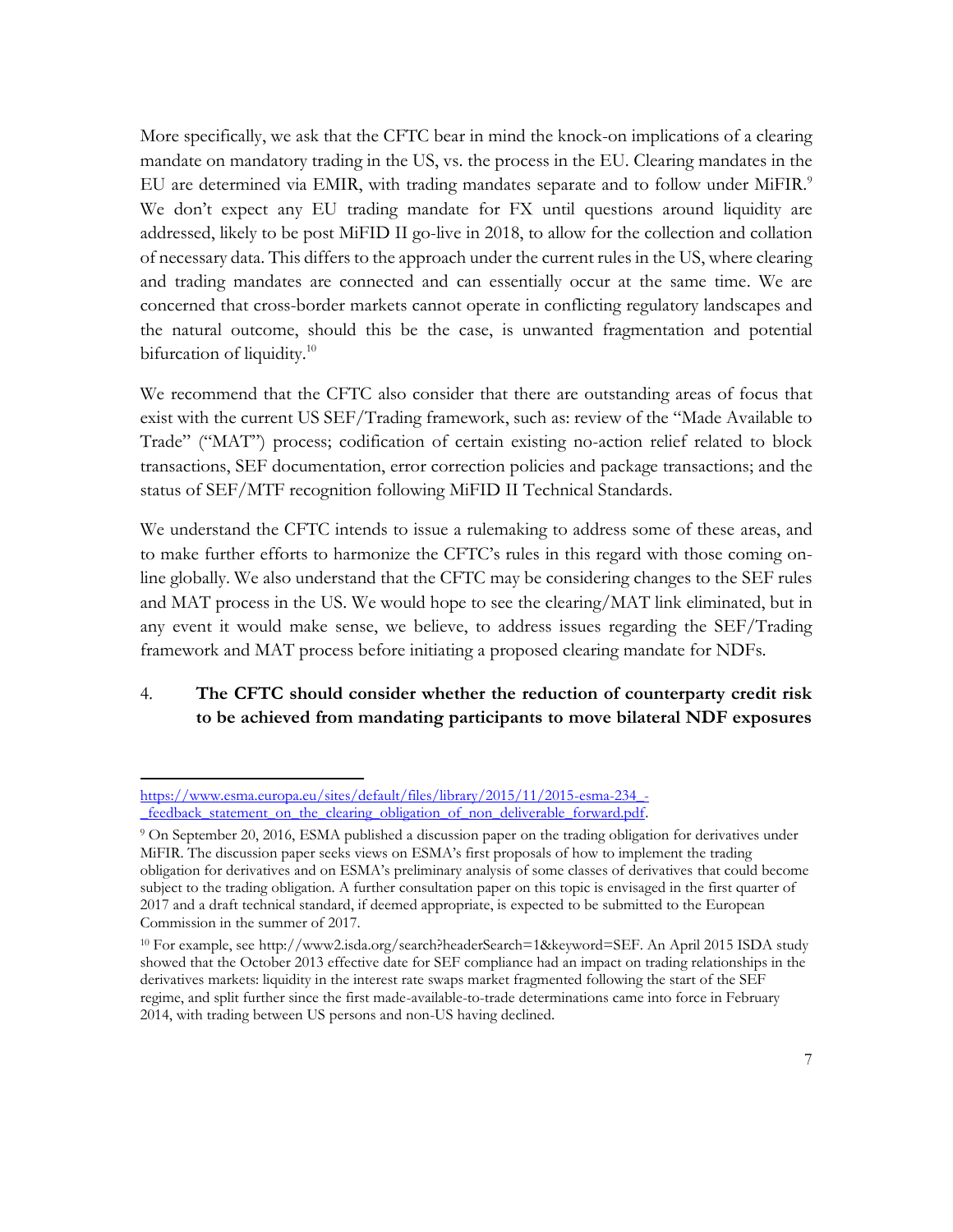### **to a centrally cleared environment would reduce systemic risk before proposing a clearing mandate.**

This point goes to Factor (III) of the CEA factors - the effect on the mitigation of systemic risk, taking into account the size of the market for such contract and the resources of the derivatives clearing organization available to clear the contract.

CCPs are designed to mitigate credit risk. Before proposing a mandate for NDF clearing, the CFTC should also consider whether the reduction of counterparty credit risk to be achieved from mandating participants to move their bilateral exposures to a centrally cleared environment for NDF contracts would reduce risk in the aggregate and, most importantly, also reduce systemic risk. "Systemic risk" can be broadly characterised as the risk that financial instability becomes so widespread that it impairs the functioning of a financial system to the point where economic growth and welfare suffer materially."11, <sup>12</sup>

In this regard, the CFTC should take into account the relatively small size of the NDF market (as compared to other classes of derivatives that are cleared) and the concentration of trading NDF in short-dated tenors. According to the 2016 BIS Triennial Survey, around 97.5% of the market for FX forwards (which includes NDF) matured in one year or less: 58.9% of outright forwards initiated in April 2016 had a contractual maturity of between seven days and one year, 38.6% a tenor of 7 days or less and only 2.5% of outright forwards had a tenor of over 1 year. $13$ 

<sup>11</sup> European Central Bank, The concept of systemic risk", Financial Stability Review (December 2009). http://www.ecb.europa.eu/pub/fsr/shared/pdf/ivbfinancialstabilityreview200912en.pdf?a3fef6891f874a3bd4 0cd00aef38c64f. Also referenced in U.S. Department of the Treasury, Office of Financial Research, Working Paper #0001, A Survey of Systemic Risk Analytics (January 5, 2012).

<sup>12</sup> See Group of Ten, *Report on Consolidation in the Financial Sector*, 2001 (IMF working definition of systemic risk); available at http://www.bis.org/publ/gten05.pdf. See also Gerlach, Stefan of the European Parliament's Policy Department: Economic and Scientific Policies, *Defining and Measuring Systemic Risk* (2009) (report produced at the request of the European Parliament's Committee on Economic and Monetary Affairs, which highlights three important characteristics of the IMF's working definition: First, it must impact on a "substantial portion" of the financial system. Thus, it is risk to the financial system as a whole. Second, systemic risk involves spillovers of risk from one institution to many others. In turn, this implies that in measuring it, attention should presumably be focused on the ways in which adverse shocks affecting one or a few institutions can be transmitted to the financial system at large, that is, on the interlinkages between institutions. Third, episodes in which systemic risk materialized would typically be associated with highly adverse macro economy efforts in the absence of rapid and strong policy responses. By this standard, it is clear that the current episode of financial instability [2008-2009], reflects a systemic crisis.); available at

[http://www.europarl.europa.eu/document/activities/cont/200911/20091124ATT65154/20091124ATT65154](http://www.europarl.europa.eu/document/activities/cont/200911/20091124ATT65154/20091124ATT65154EN.pdf) [EN.pdf.](http://www.europarl.europa.eu/document/activities/cont/200911/20091124ATT65154/20091124ATT65154EN.pdf)

<sup>13</sup> 2016 BIS FX Survey, p.12.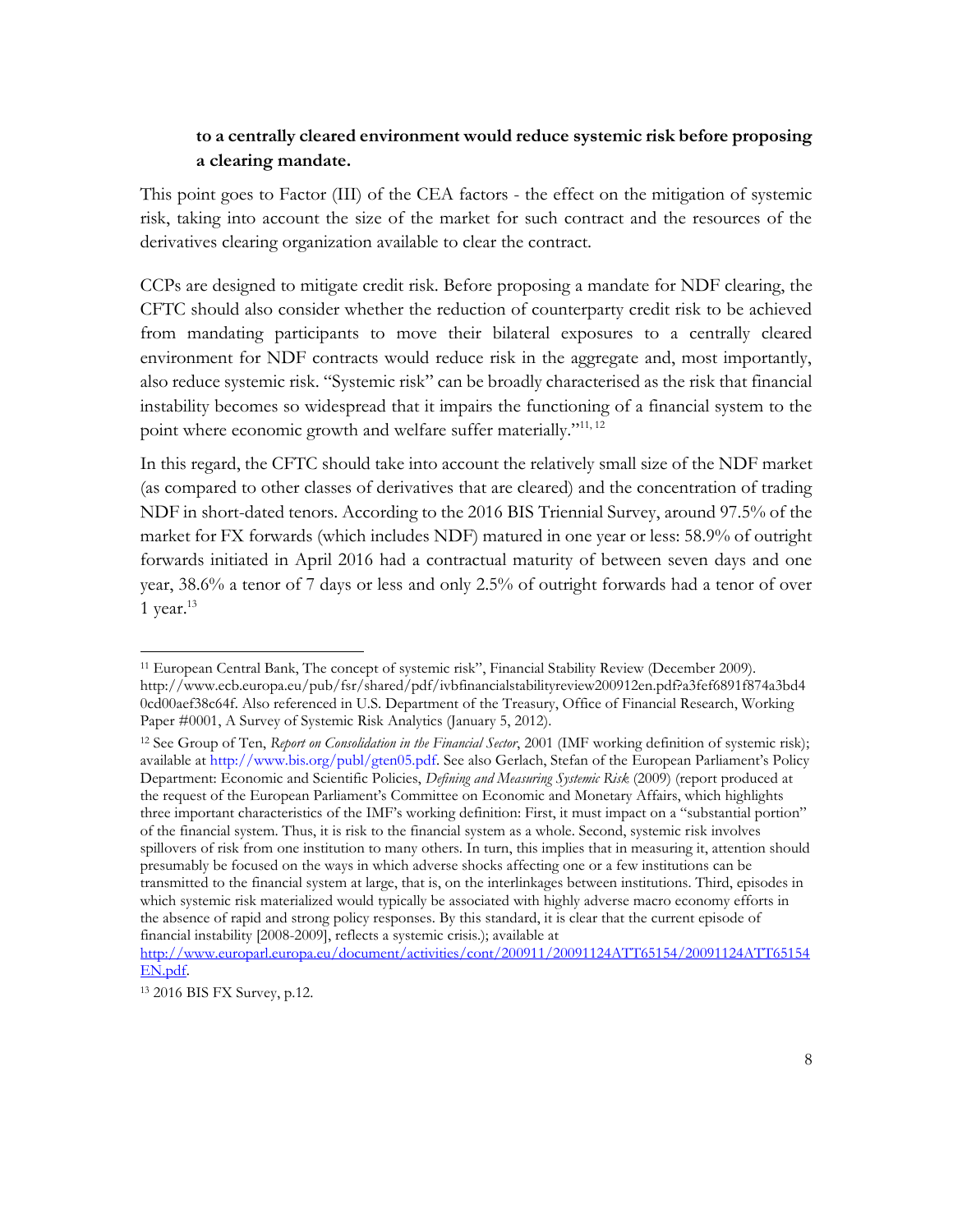Bearing in mind that NDFs represent only around 2.6% of the total \$5.1 trillion (*i.e.*, notional of approximately \$130 billion of the total \$5.1 trillion), that credit support agreements are used and relied on in the FX market as required under the uncleared OTC margin rules and as a risk mitigation tool, and that a growing portion of NDF activity is already voluntarily cleared, we see relatively limited incremental credit risk reduction to be achieved by mandating NDF clearing as gross credit exposures between dealers, after taking into account legally enforceable netting and collateral agreements would be a fraction of the \$130 billion.

Whilst mandating NDF clearing would transfer a certain amount of bilateral exposure which exists between market participants to CCPs, the size of and amount of risk in the NDF market is orders of magnitude less than in rates and credit, and thus the level of risk reduction that a clearing mandate for NDFs would bring in comparison to rates and credit would be similarly less.

# **5. Certain unique characteristics of the NDF market warrant special attention if and when the CFTC were to issue a notice of proposed rulemaking for mandated clearing of NDFs.**

This point also relates to Factor (II) of the CEA factors - the availability of rule framework, capacity, operational expertise and resources, and credit support infrastructure to clear the contract on terms that are consistent with the material terms and trading conventions on which the contract is then traded.

If and when the CFTC were to propose an NDF clearing mandate, a sufficiently tailored clearing obligation and lengthy phase-in for compliance should be provided for, and global coordination should be prioritized, to minimize the risk that the implementation of required clearing obligations (and any subsequent trading obligations) in the US vs. elsewhere would be unnecessarily disruptive to the vital and well-functioning global currency markets.

Specifically, in this regard:

 Any recommendation for an NDF clearing mandate should not apply to contracts that have not adopted the relevant currency template in the form published by EMTA.

As part of their commitment to derivatives reform, the G20 Leaders agreed in 2009 that all standardized OTC derivatives contracts would be cleared through CCPs. To ensure the level of standardization achieved to date in the NDF market is preserved, any clearing mandate for NDF contracts should be sufficiently clear that it only applies to standardized contracts which incorporate industry standardized currency templates in the form published by the Trade Association for the Emerging Markets (EMTA) without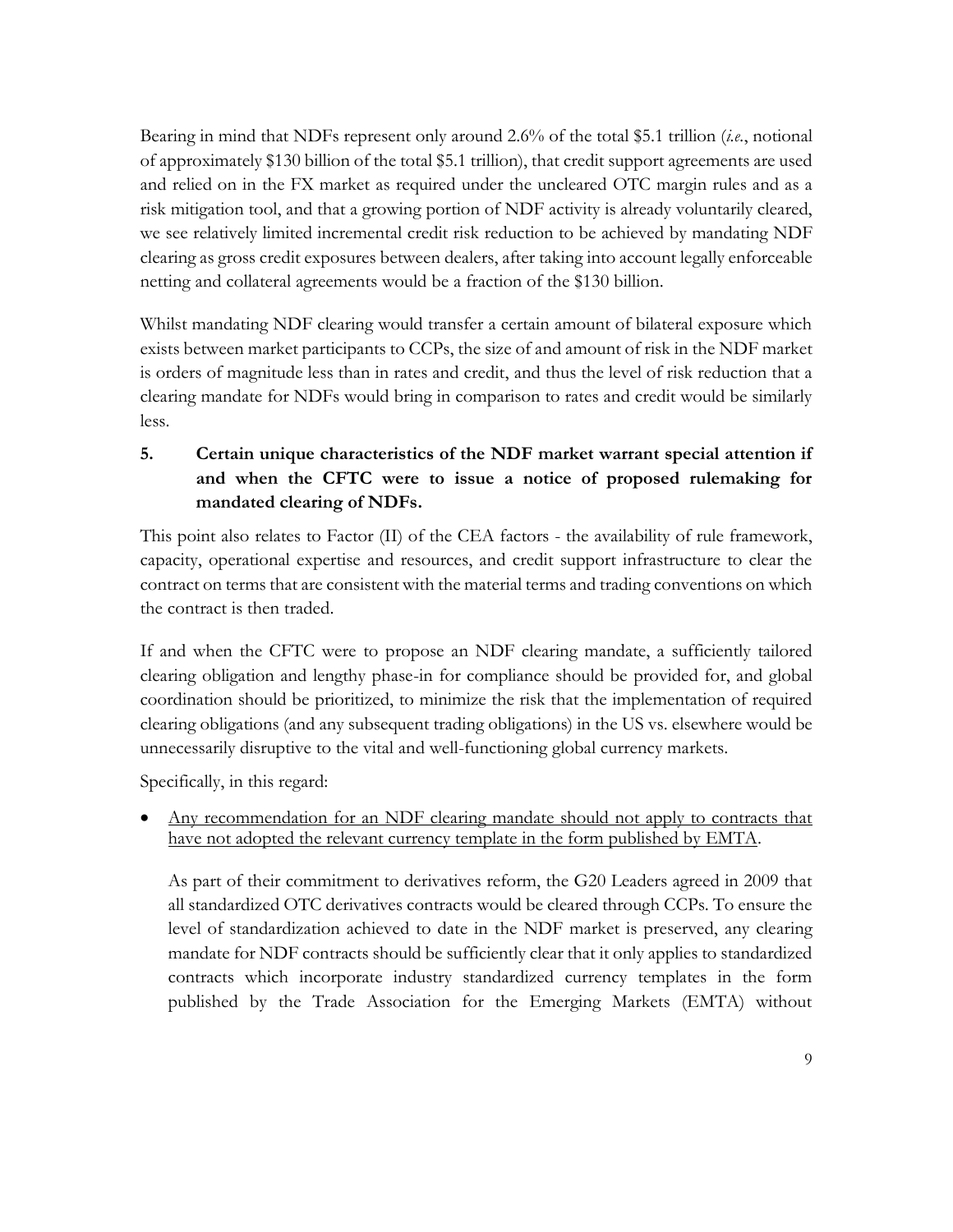modification. Any proposal for a clearing mandate should not apply to contracts that have not adopted the relevant currency template in the form published by EMTA as those contracts would have different economic terms. This would ensure the clearing mandate does not encompass instruments with non-standard terms.<sup>14</sup> Faced with limited liquidity, CCPs would find it difficult to manage the default of a clearing member responsible for transactions in varying currencies and maturities.

- Global agreement and harmonization. It is important for regulatory authorities in EU, US and the Asia Pacific region to coordinate to ensure that there is sufficient agreement concerning NDF contract specifications, including the adoption of EMTA templates, before any clearing determinations are introduced in their respective jurisdictions.
- Tenor of one year or less*.* Any clearing obligation for NDFs should be limited to contracts with a tenor of one year or less. Open interest in NDF contracts is concentrated in shorterdated tenors, there is insufficient liquidity in these contracts beyond one year to support clearing and, given the limited liquidity, CCPs would find it difficult to manage the default of a clearing member responsible for transactions with maturities greater than one year.
- Extended Phase-In Period*.* Any determination to introduce a clearing mandate for NDFs requires a sufficiently extended phase-in period, both in terms of timing and of the participants required to clear, to allow market participants to address issues arising from the fact that NDF clearing is continuing to develop. We recommend that the phase-in period allow for any NDF clearing mandate account for development of a mature client clearing offering, and allow for a sensible substituted compliance/equivalent regime to be implemented where NDFs are traded cross-border.

## **CONCLUSION**

 $\overline{a}$ 

Whilst we appreciate that if the CFTC decides to propose a clearing requirement for NDFs, then, at that time, the CFTC will invite further public comment in response to a notice of proposed rulemaking, we hope that the CFTC finds our comments helpful.

<sup>14</sup> We believe that voluntary clearing, over time, may lead to even greater standardisation of contract terms. Certain products will attract more liquidity than others and network effects should result in market participants migrating to those products. Further, as the new Basel III capital requirements come into effect, market participants will have an incentive to embrace a particular standard and margin on uncleared OTC trades will likely mirror those standardised terms because of the portfolio benefits.